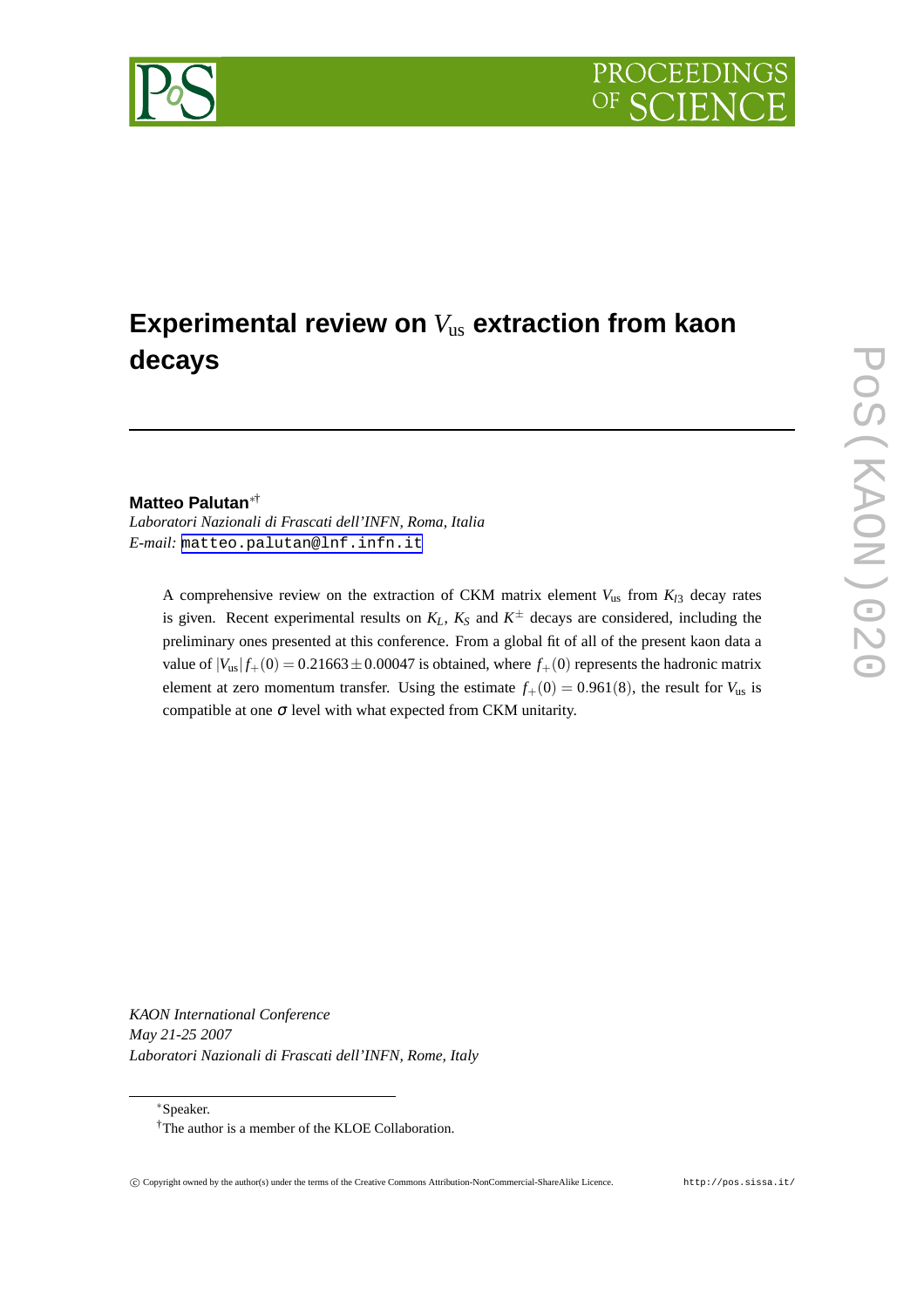#### **1. Introduction**

At present, the first-row constraint  $|V_{ud}|^2 + |V_{us}|^2 + |V_{ub}|^2$  (with  $|V_{ub}|^2$  negligible) offers the most precise test of CKM unitarity. Up until 2002 (and for the 2004 PDG edition [[1](#page-9-0)]), the evaluation of  $V_{us}$  from older  $K \to \pi l v$  ( $K_{l3}$ ) data gave 2.3 $\sigma$  hint of unitarity violation in the first-row test. The 2003 measurement of BR( $K_{e3}^+$ ) by BNL E865 [[2\]](#page-9-0) gave a value for  $|V_{us}|$  consistent with unitarity. In the period 2004-2006, many new measurements of branching ratios (BR), lifetimes ( $\tau$ ), and form-factor slopes  $(\lambda)$  were announced by KLOE, KTeV, ISTRA+ and NA48. Compared to old determinations, all of these new measurements are based on much higher statistics; moreover, the radiative corrections are applied consistently. The 2006 PDG review on  $|V_{us}|$  includes many, but not all, of these important developments [\[3\]](#page-9-0). I present an up-to-date evaluation that includes preliminary results presented at this conference. The combination of experimental results has been carried out by M. Moulson for the FlaviaNet Working Group on Kaon decays, and has been first presented at 2006 CKM Workshop in Nagoya [\[4\]](#page-9-0).

*V*us is related to the kaon semileptonic decay rate through the following equation:

$$
\Gamma(K_{l3}) = \frac{C_K^2 G_F^2 M_K^5}{192\pi^3} S_{EW} |V_{us}|^2 |f_+(0)|^2 I_{Kl}(\lambda) (1 + 2\Delta_K^{SU(2)} + 2\Delta_{Kl}^{EM}), \tag{1.1}
$$

where  $K = K^0, K^{\pm}, l = e, \mu$  and  $C_K^2$  is a Clebsch-Gordan coefficient, equal to 1/2 and 1 for  $K^{\pm}$  and  $K^0$ , respectively. In the above expression, the decay width  $\Gamma(K_{l3})$  is experimentally determined by measuring the kaon lifetime and the semileptonic BRs. A well determined treatment of the radiative decays is required in order to use the measured BR in the expression 1.1; usually, most recent experiments publish values of BR totally inclusive of radiation. The hadronic matrix element (form factor) for the  $K \to \pi$  transition is parameterized in terms of its value at zero momentum transfer for neutral kaon decays,  $f_+(0) \equiv f_+^{K^0 \pi^-}(0)$ , which is determined from theory. Form factor dependence on the momentum is described by one or more slope parameters  $\lambda$ , which are measured from the decay spectra, and is integrated over the decay phase space, giving rise to the  $I_{Kl}(\lambda)$ integral in equation 1.1. On top of that, some higher order corrections have to be computed from theory:  $S_{EW} = 1.0232$  is the universal short-distance electroweak correction;  $\Delta_K^{SU(2)}$  $\frac{SU(2)}{K}$  and  $\Delta_{Kl}^{EM}$  are *SU*(2)−breaking and long-distance electromagnetic corrections, which depend on the kaon charge and on the lepton flavor.

In the following sections 2 to [4](#page-3-0) most recent measurements for  $K_L$ ,  $K_S$  and  $K^\pm$  BRs and lifetimes will be firstly reviewed and the updated averages will be presented; in section [5](#page-4-0) the measurement of the form factor slopes and the evaluation of the phase space integrals will be summarized; in sections [6](#page-6-0) and [7](#page-7-0) the extraction on *V*us will be finally addressed.

#### **2.** *K<sup>L</sup>* **branching ratios and lifetime**

Many new measurements of  $K_L$  BRs were performed during the last three years, which contributed to clarify the *K<sup>L</sup>* experimental picture with respect to the 2004 PDG compilation [\[5\]](#page-9-0). The KTeV experiment has measured accurately five ratios of *K<sup>L</sup>* main decay widths from independent samples of  $10^5 - 10^6$  events collected with a single trigger. They obtain [\[7\]](#page-9-0):  $\Gamma(K_{\mu 3})/\Gamma(K_{e3}) =$  $0.6640(26), \Gamma(\pi^+\pi^-\pi^0)/\Gamma(K_{e3})\!=\!0.3078(18), \Gamma(\pi^+\pi^-)/\Gamma(K_{e3})\!=\!0.004856(28), \Gamma(2\pi^0)/\Gamma(3\pi^0)\!=\!0.004856(28)$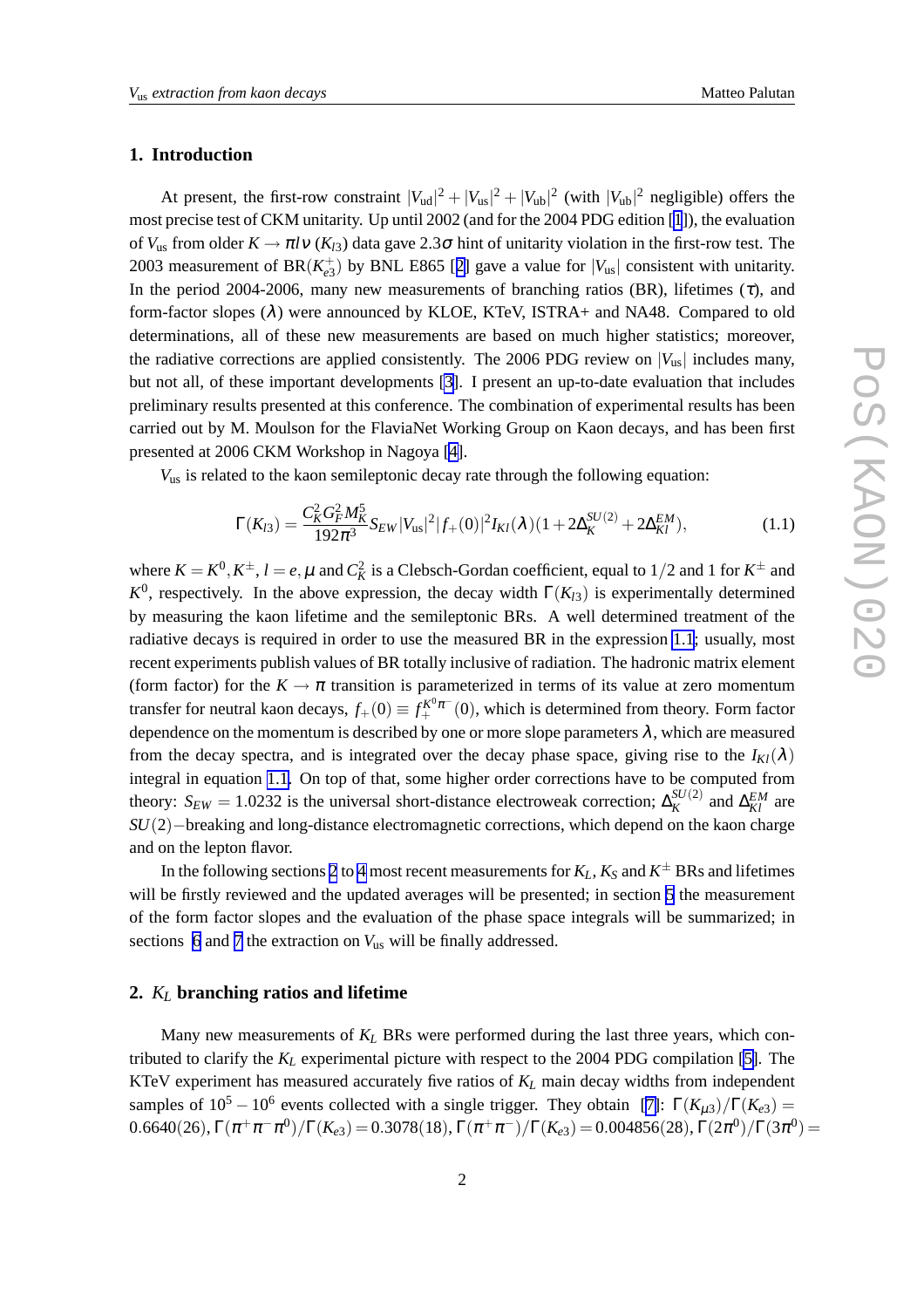0.004446(25), and  $\Gamma(3\pi^0)/\Gamma(K_{e3}) = 0.4782(55)$ . The six decay modes involved cover 99.93% of  $K_L$  width, so KTeV combines the ratios to extract the BRs. The measured ratios are used instead in the present evaluation to perform a global fit to *K<sup>L</sup>* BRs and lifetime, with correlations provided by the experiment. The NA48 experiment has measured the ratio of  $K_{e3}$  decays normalized to final states with two charged tracks, obtained from a sample of  $80 \times 10^6$  events. They find [[8](#page-9-0)]  $\Gamma(K_{e3})/\Gamma(2 \text{ track}) = 0.4978(35)$ , and using BR(2 track) $\sim 1.0048 - \text{BR}(3\pi^0)$ , they evaluate  $BR(K_{e3})$ . The measured ratio is used in the present fit to  $K_L$  decay modes. Moreover, the NA48 experiment has produced also a preliminary result for the ratio  $\Gamma(K_L \to 3\pi^0)/\Gamma(K_S \to 2\pi^0)$  [\[9\]](#page-9-0). Using  $\Gamma(K_S \to 2\pi^0)$  as external input, they obtain  $BR(K_L \to 3\pi^0)/\tau_L = 3.795(58)$  MHz, which is used in the global fit as well. The KLOE experiment has measured the absolute BRs for the four main  $K_L$  decay channels from a sample of  $13 \times 10^6$   $\phi \to K_S K_L$  events with a  $K_S \to \pi^+ \pi^-$  decay reconstructed in the apparatus. The results depend on the *K<sup>L</sup>* lifetime through the geometrical acceptance of the apparatus as  $dBR/BR = 0.67 d\tau_L/\tau_L$ . Using as reference value  $\tau_L^{(0)} = 51.54$  ns they get [\[10](#page-9-0)]  $BR^{(0)}(K_{e3}) = 0.4049(21)$ ,  $BR^{(0)}(K_{\mu 3}) = 0.2726(16)$ ,  $BR^{(0)}(3\pi^0) = 0.2018(24)$ , and  $BR^{(0)}(\pi^+\pi^-\pi^0) = 0.1276(15)$ . In their paper, they constrain the BR sum to one, and solve for  $\tau_L$ by using the above relation; in this way they improve the measurement errors too. For the global *K<sup>L</sup>* fit the reference values have been used instead, accounting for lifetime dependence and other experimental correlations. KLOE has provided also an independent measurement of  $\tau_L$ , obtained by fitting the proper decay time distribution for  $K_L \rightarrow 3\pi^0$  events, for which the reconstruction efficiency is high and uniform over a fiducial volume of  $\sim 0.4\lambda_L$ . They find [[11\]](#page-9-0)  $\tau_L = 50.92(30)$  ns.

All of the results discussed above, plus few more which are described in Ref. [\[4\]](#page-9-0), are used in a PDG-like fit to evaluate the *K<sup>L</sup>* main decay channels and lifetime. The only constraint used in this fit is  $\Sigma(BR) = 1$ . The fit converges succesfully with  $\chi^2/ndf = 20.2/11$  (Prob= 4.3%), and the results are reported in table 1. Figure [1](#page-3-0) shows a comparison between previous PDG averages and

|              | $BR(K_{e3})$                | $BR(K_{u3})$               | $BR(3\pi^0)$               | $BR(\pi^+\pi^-\pi^0)$ |
|--------------|-----------------------------|----------------------------|----------------------------|-----------------------|
| Value        | 0.40563(74)                 | 0.27047(71)                | 0.19507(86)                | 0.12542(57)           |
| Scale factor | 1.1                         | 1.1                        | 1.2                        |                       |
|              | $BR(\pi^+\pi^-)$            | $BR(2\pi^0)$               | $BR(\gamma\gamma)$         | $\tau_L$              |
| Value        | $1.9966(67) \times 10^{-3}$ | $8.644(42) \times 10^{-4}$ | $5.470(40) \times 10^{-4}$ | $51.173(200)$ ns      |
| Scale factor |                             | 1.3                        |                            |                       |

**Table 1:** *K<sup>L</sup>* BRs and lifetime from a fit to recent data.

the present results for  $K_{e3}$ ,  $K_{\mu 3}$ ,  $3\pi^0$  and  $\pi^+\pi^-$  decay channels. Differences between this fit and 2006 PDG edition [\[6\]](#page-9-0) are minor, while a substantial difference is observed with respect to the 2004 PDG review [\[5\]](#page-9-0), due to a completely renewed set of measurements.

### **3.** *K<sup>S</sup>* **branching ratios and lifetime**

Present knowledge of  $K_S$  main BRs is dominated by two recent KLOE results on  $K_{e3}$  and 2π events, based on a sample of  $1.2 \times 10^8$   $\phi \to K_S K_L$  events. They measure  $\Gamma(K_{e3})/\Gamma(\pi^+\pi^-) =$  $10.19(13) \times 10^{-4}$  [[14\]](#page-9-0), and  $\Gamma(\pi^+\pi^-)/\Gamma(2\pi^0) = 2.2549(54)$  [\[15](#page-9-0)]. These two ratios completely determine the value of  $K_S$  main BRs, and as far as the value of  $V_{us}$  is concerned we use  $BR(K_{e3}) =$  $7.046(91) \times 10^{-4}$ .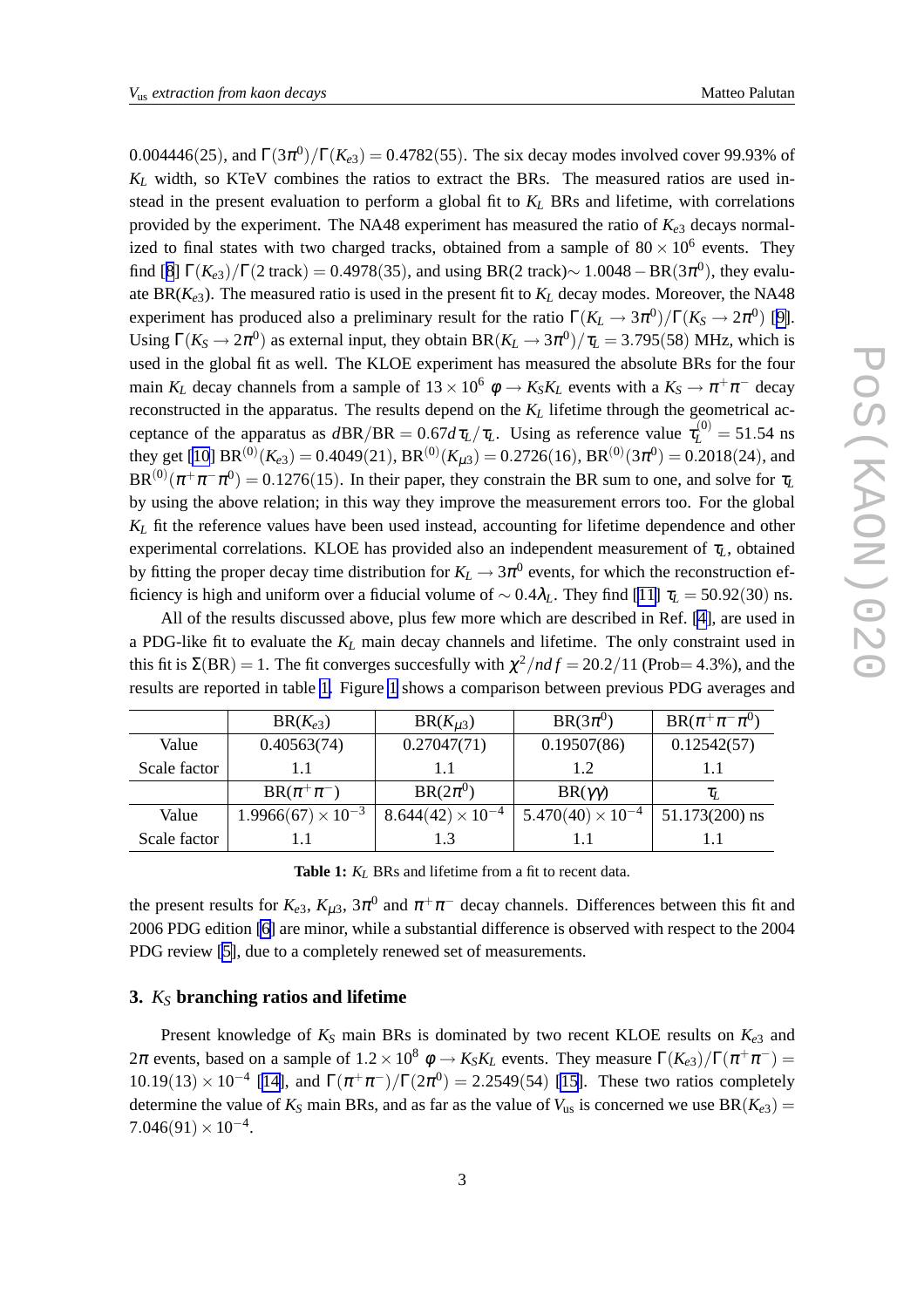<span id="page-3-0"></span>

**Figure 1:** BR evolution for some representative  $K_L$  channels:  $K_{e3}$ ,  $K_{\mu 3}$ ,  $3\pi^0$ , and  $\pi^+\pi^-$ .

The value of  $K_S$  lifetime used in the present determination of  $|V_{us}| f_+(0)$  is  $\tau_S = 0.08958(5)$  ns, which is taken from PDG fit to *CP* parameters [[6](#page-9-0)]. This result is highly constrained by measurements from NA48 [[16\]](#page-9-0) and KTeV [\[17](#page-9-0)].

# **4.** *K* <sup>±</sup> **branching ratios and lifetime**

Most of the present experimental efforts focus on charged kaon decays, and particularly on  $K^{\pm}_{13}$  decays. The NA48 experiment has published recently (and updated at this conference) precise measurements of  $\Gamma(K_{13}^{\pm})/\Gamma(\pi^{\pm}\pi^0)$ , obtained with simultaneous  $K^+K^-$  beams. The  $K_{13}^{\pm}$  samples amount to  $30 - 50 \times 10^3$  events for  $K^-$  and  $K^+$ , respectively, and the final accuracy is lim-ited by statistics. They find [[18](#page-9-0)][[19\]](#page-9-0)  $\Gamma(K_{e3}^{\pm})/\Gamma(\pi^{\pm}\pi^0) = 0.2470(9)(4)$ , and  $\Gamma(K_{\mu3}^{\pm})/\Gamma(\pi^{\pm}\pi^0) =$  $0.1637(6)(3)$ , where the first error is statistical and the second one refers to systematic effects. The  $K_{e3}$  ratio has been measured recently also by the ISTRA+ Collaboration, using a sample of 2.2 × 10<sup>6</sup>  $K_{e3}^-$  decays. Their result [\[20](#page-9-0)],  $\Gamma(K_{e3}^-)/\Gamma(\pi^-\pi^0) = 0.2449(4)(14)$ , is in good agreement with the NA48 one. The three ratios presented above are used in the global fit for BRs and lifetime. The last contribution is from the KLOE experiment, which has presented at this conference [[21\]](#page-9-0) the absolute measurement of BR( $K^{\pm}_{l3}$ ) with  $\sim 1\%$  total error. This result is achieved by selecting  $\phi \to$  $K^+K^-$  events in which one of the two kaons decays to  $\mu^{\pm}v$  or  $\pi^{\pm}\pi^0$  final state, giving both a normalization for BR evaluation and a tag for the signal search. Using  $\tau^{(0)}_{\pm}=$  12.385(25) ns [\[6](#page-9-0)] in order to account for acceptance dependence from kaon lifetime, they obtain  $BR^{(0)}(K_{e3}^{\pm}) = 0.04965(53)$ , and BR<sup>(0)</sup>( $K^{\pm}_{\mu 3}$ ) = 0.03233(39). The error matrix and the lifetime dependence are provided by the experiment, in order to use these measurements in a global fit.

As far as the  $K^{\pm}$  lifetime is concerned, the world average [[6\]](#page-9-0) is very precise, but presents a poor consistency between measurements performed with different techniques; some confirmation is therefore needed. The KLOE experiment has presented two new independent determination of  $\tau_{\pm}$  at this conference [\[22](#page-9-0)]. The first measurement,  $\tau_{\pm} = 12.367(44)(65)$  ns, is obtained from the kaon track decay length; the second one,  $\tau_{\pm} = 12.391(49)(25)$  ns, is obtained from the kaon decay time in  $K^\pm\to\pi^\pm\pi^0$  decays. The combined result is  $\tau_\pm=12.384(48)$  ns, which is in perfect agreement with PDG average.

When combining experimental results for  $K^{\pm}$  decays, it is not possible to rest on recent data only, like for  $K_L$ . Indeed, while  $K_{l3}^{\pm}$  have been measured recently by NA48, ISTRA+, KLOE and E865, for channels like  $\pi^{\pm}\pi^0$  and  $\pi^{\pm}\pi^{\pm}\pi^{\mp}$  the BR determination is still based essentially on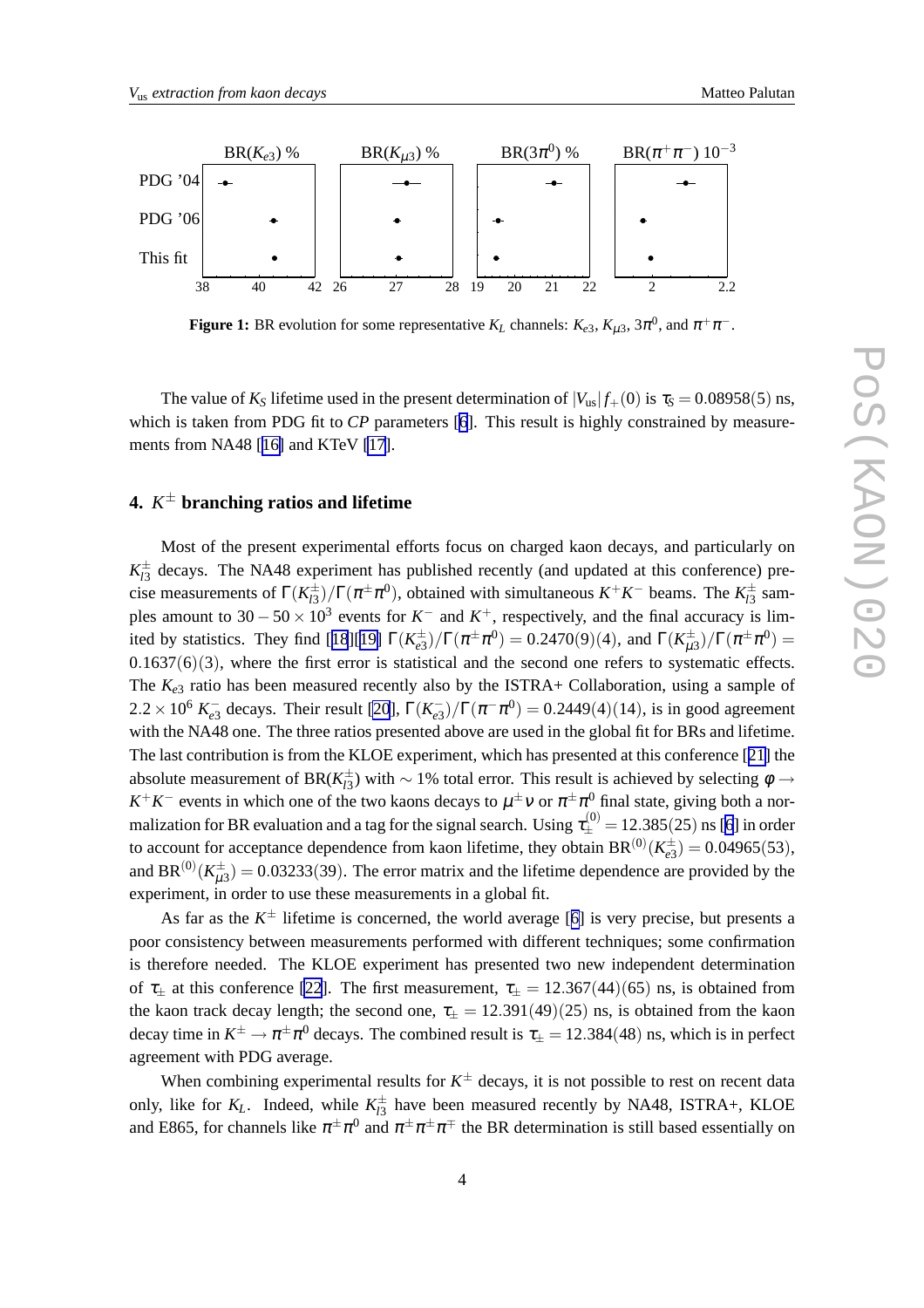<span id="page-4-0"></span>measurements by Chiang '72 [\[23](#page-9-0)], which are provided without accounting for radiative corrections and correlations between channels. The results of a fit to the available data, both preliminary and published, are reported in table 2. The fit quality is very poor  $(\chi^2/ndf = 52/25$ , Prob= 0.11%), due to the above mentioned tension between the old lifetime measurements, and to a  $3\sigma$  inconsistency between KLOE and NA48 results on  $K^{\pm}_{l3}$  decays. Figure 2 shows a comparison between previous

|              | $BR(\mu^{\pm}v)$ | $BR(\pi^{\pm}\pi^0)$      | $BR(\pi^{\pm}\pi^{\pm}\pi^{\mp})$ | $BR(K_{e3})$  |
|--------------|------------------|---------------------------|-----------------------------------|---------------|
| Value        | 0.63545(132)     | 0.20656(100)              | 0.055962(303)                     | 0.050758(290) |
| Scale factor | 1.2              | 1.3                       |                                   |               |
|              | $BR(K_{\mu3})$   | $BR(\pi^{\pm}\pi^0\pi^0)$ | $\tau_+$                          |               |
| Value        | 0.033656(280)    | 0.017614(226)             | $12.3840(193)$ ns                 |               |
| Scale factor |                  |                           |                                   |               |

**Table 2:**  $K^{\pm}$  BRs and lifetime from a fit to the whole available data.

PDG averages and the present results for  $K_{e3}^{\pm}$ ,  $K_{\mu3}^{\pm}$ ,  $\mu^{\pm}$ v, and  $\pi^{\pm}\pi^0$  decay channels. Differences between 2006 PDG compilation [\[6](#page-9-0)] and the present fit are appreciable, the latter including 2007 results on  $K_{l3}^{\pm}$  decays.



**Figure 2:** BR evolution for some representative  $K^{\pm}$  channels:  $K^{\pm}_{e3}$ ,  $K^{\pm}_{\mu 3}$ ,  $\mu^{\pm} \nu$ , and  $\pi^{\pm} \pi^{0}$ .

# **5. Form factor slopes and determination of**  $K_{13}$  **decay phase space**

Since  $K \to \pi$  is a  $0^- \to 0^-$  transition, only the vector part of the weak current has a nonvanishing contribution. The matrix element can be expressed as

$$
\langle \pi | J^V_\mu | K \rangle = \left[ (P + p)_\mu f_+(t) + (P - p)_\mu f_-(t) \right] \tag{5.1}
$$

where *P*, *p*, are the kaon, pion momenta, and  $t = (P - p)^2$  is the only *L*-invariant variable. The term proportional to  $f_-(t)$  is only relevant for  $K_{\mu 3}$  decays, since it is multiplied by the lepton mass. It is customary to expand the vector form factor  $f_+(t)$  as

$$
f_{+}(t) = f_{+}(0) \left[ 1 + \lambda'_{+} \frac{t}{m^{2}} + \frac{1}{2} \lambda''_{+} \left( \frac{t}{m^{2}} \right)^{2} + \ldots \right],
$$
 (5.2)

where *m* is the mass of the charged pion, and only linear and quadratic terms are retained. In the above expression, the form factor at zero momentum transfer,  $f_{+}(0)$ , is evaluated from theory, while the form factor slopes,  $\lambda'_+, \lambda''_+$  are experimentally determined from semileptonic decay spectra. A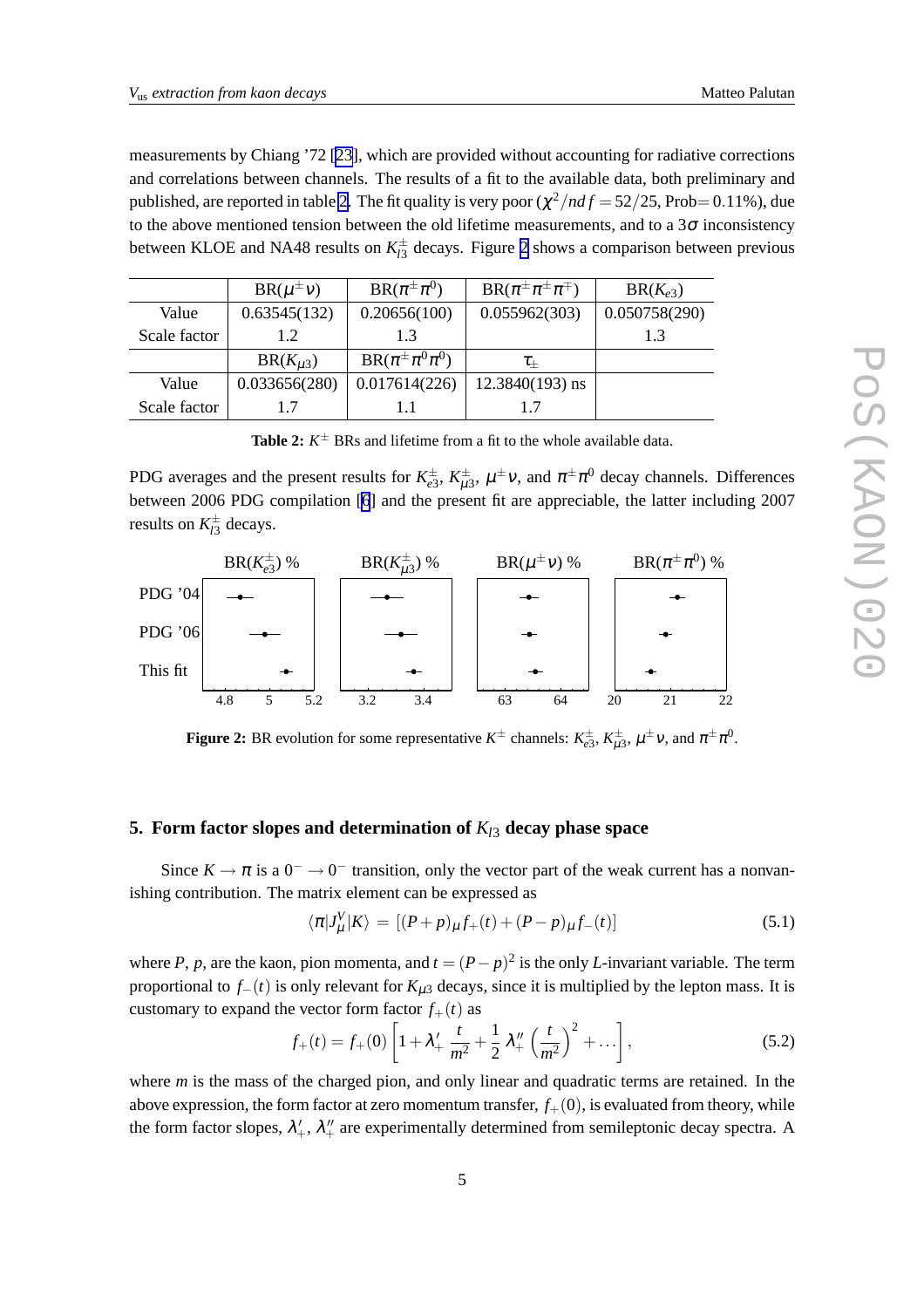scalar form factor  $f_0(t)$  is introduced in the parametrization of  $f_-(t)$ , defined as  $f_-(t) = (f_0(t)$  $f_{+}(t)$ ) $(M_K^2 - m^2)/t$  with  $f_0(0) = f_{+}(0)$ . As in the case of the vector form factor, the scalar form factor is expanded in powers of momentum transfer *t*:

$$
f_0(t) = f_0(0) \left[ 1 + \lambda_0 \frac{t}{m^2} + \dots \right],
$$
 (5.3)

where only the linear term is retained.

New precise determinations of  $\lambda'_+, \lambda''_+$ , and  $\lambda_0$  have been published during the last three years by KTeV [\[26\]](#page-9-0), NA48 [\[27](#page-9-0)][\[28](#page-9-0)] and KLOE [\[29](#page-9-0)][[30](#page-9-0)] on *KLl*3 decays, and by ISTRA+ [[24\]\[25](#page-9-0)] on *K*<sup>−</sup>*l*3 decays. All of these results are reported in table 3, for  $K_{e3}$  and  $K_{\mu 3}$  decays separately. The

| Ke3 form-factor slopes |           | $K\mu$ 3 form-factor slopes                        |                 |                                                        |          |                         |
|------------------------|-----------|----------------------------------------------------|-----------------|--------------------------------------------------------|----------|-------------------------|
|                        |           | $\lambda'_+ \times 10^3$ $\lambda''_+ \times 10^3$ |                 | $\lambda'_+ \times 10^3 \quad \lambda''_+ \times 10^3$ |          | $\lambda_0 \times 10^3$ |
| $ISTRA + [24]$         | 24.9(1.7) | 1.9(0.9)                                           | $ISTRA + [25]$  | 23.0(6.4)                                              | 2.3(2.3) | 17.1(2.2)               |
| KTeV $[26]$            | 21.7(2.0) | 2.9(0.8)                                           | KTeV $[26]$     | 17.0(3.7)                                              | 4.4(1.5) | 12.8(1.8)               |
| NA48 [27]              | 28.0(2.4) | 0.4(0.9)                                           | NA48 [28]       | 20.5(3.3)                                              | 2.6(1.3) | 9.5(1.4)                |
| <b>KLOE</b> [29]       | 25.5(1.8) | 1.4(0.8)                                           | KLOE prel. [30] | 25.6(1.8)                                              | 1.4(0.8) | 15.6(2.6)               |

**Table 3:** Current data on  $K_{l3}$  form-factor slopes; ISTRA+ results are rescaled by  $(m_{\pi^+}/m_{\pi^0})^2$ ; KLOE preliminary result on  $K_{\mu 3}$  is obtained from a combined fit to  $K_{e3}$  and  $K_{\mu 3}$  spectra.

experimental picture for  $K_{e3}$  decays is summarized in figure [3,](#page-6-0) where the  $1\sigma$  contours measured by each experiment in the  $\lambda'_+$ - $\lambda''_+$  plane are reported. The compatibility between the four experiments is excellent, the average slopes being  $\lambda'_{+} = 25.15(0.87) \times 10^{-3}$  and  $\lambda''_{+} = 1.57(0.38) \times 10^{-3}$ , with  $\chi^2/ndf = 5.3/6$  (Prob= 51%). The average correlation between slopes is  $\rho(\lambda'_+, \lambda''_+) = -0.941$ , and it determines the angular inclination of the ellipses, which is only marginally affected by the measurement systematic error. Integrating these slope parameters over the decay spectrum, the following values for the phase space integrals are obtained:  $I(K^0e3) = 0.15465(21)$ , and  $I(K^{\pm}e3) = 0.15901(22)$ . The average slopes resulting from a global fit to  $K_{e3}$  and  $K_{\mu3}$  are  $\lambda'_{+} =$ 24.82(1.10) × 10<sup>-3</sup>,  $\lambda''_+$  = 1.64(0.44) × 10<sup>-3</sup>, and  $\lambda_0$  = 13.38(1.19) × 10<sup>-3</sup>, with  $\chi^2/ndf$  = 53/13 (Prob=  $10^{-6}$ ). The compatibility between measurements is very poor, and the inconsistency is parametrized by large scale factors (1.4, 1.3, and 1.9 for  $\lambda'_+$ ,  $\lambda''_+$ , and  $\lambda_0$ , respectively), which produce larger errors on  $\lambda'_+$  and  $\lambda''_+$  respect to the ones obtained from  $K_{e3}$  data alone. Such an inconsistency is entirely due to the value of the scalar slope measured by NA48, as it is evident by looking at figure [4,](#page-6-0) where the average  $K_{l3}$  contours for the single experiments are shown. Moreover, excluding the NA48  $K_{\mu 3}$  result from the slope fit one gets  $\chi^2/ndf = 12.2/10$  (Prob= 27.1%). The phase space integrals for the four decay modes are:  $I(K^0e3) = 0.15454(29)$ ,  $I(K^{\pm}e3) = 0.15889(30)$ ,  $I(K^{0}\mu 3) = 0.10209(31)$ , and  $I(K^{\pm}\mu 3) = 0.10504(32)$ . These integrals are computed without excluding any experimental result, and they will be used to evaluate  $|V_{us}| f_+(0)$ . The  $K_{e3}$  values differ by less than one per mill respect to the ones from  $K_{e3}$  fit. The  $K_{\mu 3}$  integrals change by 0.6% if the NA48 result is excluded from the fit, but this would shift the final average for  $|V_{us}| f_{+}(0)$  only by 0.08%.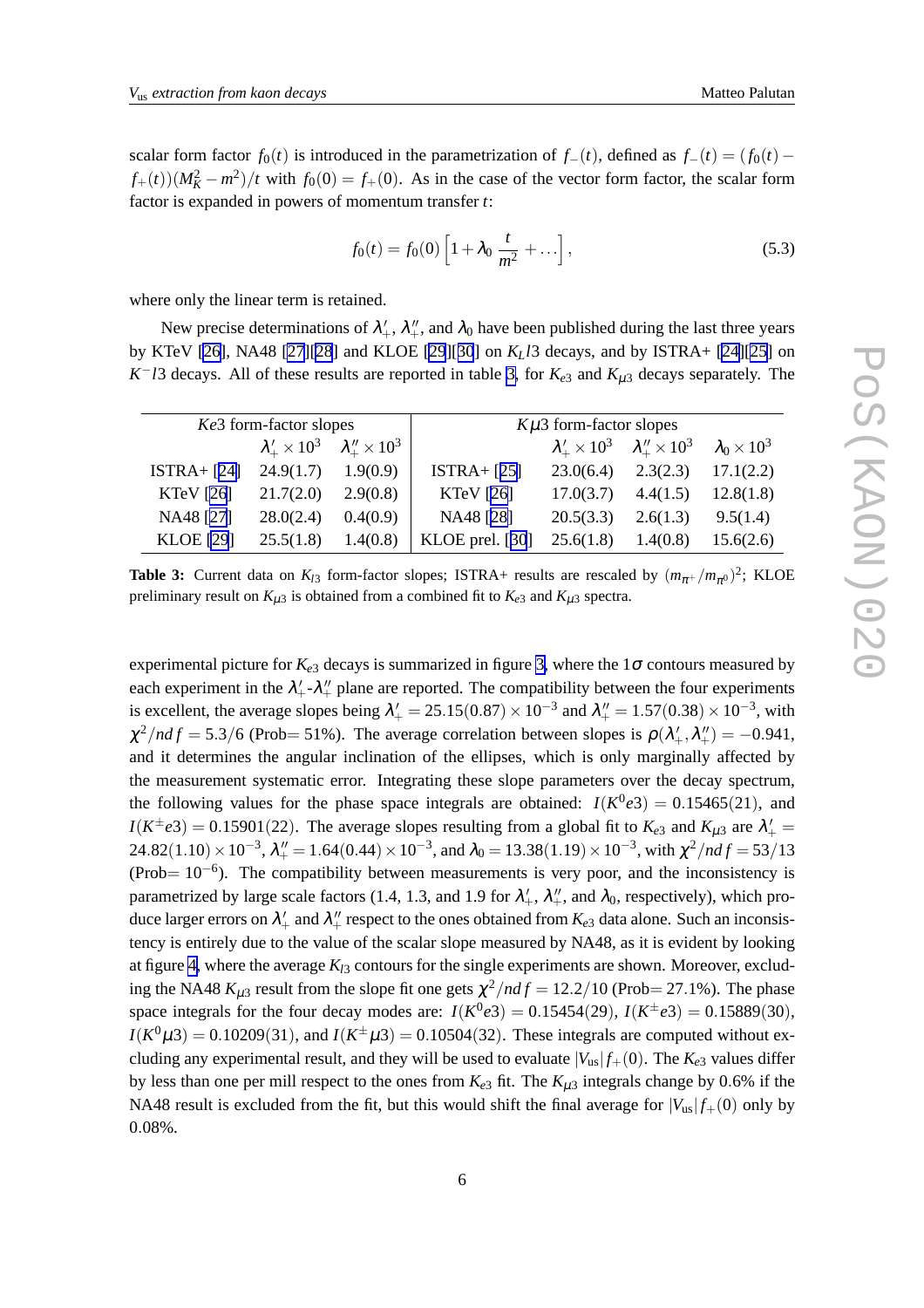<span id="page-6-0"></span>

**Figure 3:** 1 $\sigma$  contours measured in the  $\lambda'_+$ - $\lambda''_+$  plane for  $K_{e3}$  decays by KTeV (red), KLOE (blue), ISTRA+ (purple), and NA48 (green); yellow ellipse represents the average result.



**Figure 4:** 1 $\sigma$  contours measured in the  $\lambda'_+$ - $\lambda''_+$ ,  $\lambda_0$ - $\lambda''_+$ , and  $\lambda_0$ - $\lambda'_+$  planes for  $K_{l3}$  decays by KTeV (red), KLOE (blue), ISTRA+ (purple), and NA48 (green); yellow ellipses represent the average results.

# **6. Extraction of**  $|V_{us}| f_{+}(0)$

*SU*(2)−breaking and *EM* corrections which are used to extract  $|V_{us}| f_{+}(0)$  are summarized in table [4.](#page-7-0) The  $SU(2)$ -breaking correction is evaluated with ChPT to  $O(p^4)$ , as described in [[31\]](#page-9-0). The long distance *EM* corrections to the full inclusive decay rate are evaluated with ChPT to  $O(e^2p^2)$  [\[31](#page-9-0)], and using low-energy constants from Ref. [[33\]](#page-10-0). The quoted results have been eval-uated recently [[32\]](#page-10-0), and include for the first time the  $K_{\mu 3}$  channels for both neutral and charged kaons. Using all of the experimental and theoretical inputs discussed above, the values of  $|V_{us}| f_+(0)$ have been evaluated for  $K_Le3$ ,  $K_L\mu 3$ ,  $K_Se3$ ,  $K^{\pm}e3$ , and  $K^{\pm}\mu 3$  decay modes, as shown in table [5](#page-7-0) and figure [5](#page-7-0). The five decay modes agree well within the quoted errors, and average to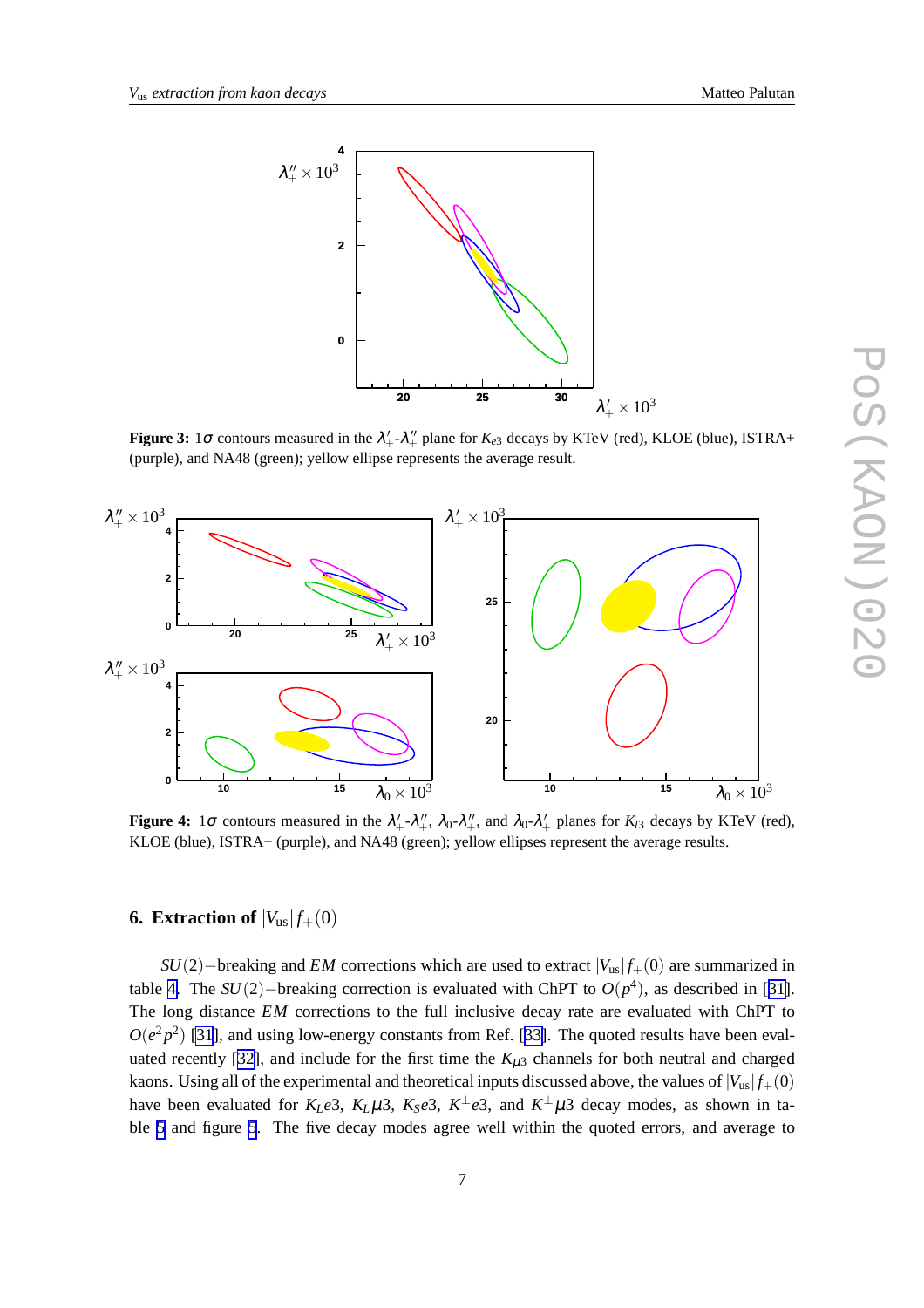<span id="page-7-0"></span>

| Mode           |              | EM            |
|----------------|--------------|---------------|
| $K^0e^3$       | 0            | $0.57(15)\%$  |
| $K^0\mu3$      | 0            | $0.80(15)\%$  |
| $K^{\pm}e3$    | $2.36(22)\%$ | $0.08(15)\%$  |
| $K^{\pm}\mu$ 3 | $2.36(22)\%$ | $-0.12(15)\%$ |

**Table 4:** Summary of *SU*(2)−breaking and *EM* corrections.

|                 |                     |         | Approx. contrib. to % err |        |      |                   |
|-----------------|---------------------|---------|---------------------------|--------|------|-------------------|
| Mode            | $ V_{us}  f_{+}(0)$ | $%$ err | <b>BR</b>                 | $\tau$ | Δ    | $I_{Kl}(\lambda)$ |
| $K_Ie3$         | 0.21627(60)         | 0.28    | 0.09                      | 0.19   | 0.15 | 0.09              |
| $K_L \mu 3$     | 0.21678(67)         | 0.31    | 0.10                      | 0.18   | 0.15 | 0.15              |
| $K_S e3$        | 0.21544(144)        | 0.67    | 0.65                      | 0.03   | 0.15 | 0.10              |
| $K^{\pm}e3$     | 0.21725(89)         | 0.41    | 0.29                      | 0.09   | 0.26 | 0.10              |
| $K^{\pm} \mu 3$ | 0.21800(114)        | 0.52    | 0.42                      | 0.09   | 0.26 | 0.15              |

**Table 5:** Values of  $|V_{us}| f_+(0)$  extracted from  $K_{l3}$  decay rates; all sources contributing to the total fractional error are reported separately.

 $|V_{us}| f_{+}(0) = 0.21663(47)$ , with  $\chi^{2}/ndf = 2.62/4$  (Prob= 62%). To evaluate the reliability of the *SU*(2)−breaking correction, a comparison is made between separate averages of  $|V_{us}| f_{+}(0)$  for the neutral and the charged channels, which are 0.21638(52) and 0.21740(86), respectively: they agree within 1.1 $\sigma$ . Alternatively, an experimental estimate of  $\Delta_K^{SU(2)}$  $K^{SU(2)}$  is obtained by comparing the neutral result with the charged one evaluated without correcting for *SU*(2)−breaking: we get  $\Delta_{exp}^{SU(2)} = 2.84(40)\%$ , which is good agreement with the value estimated from theory.



**Figure 5:** Values of  $|V_{us}| f_+(0)$  extracted from  $K_{l3}$  decay rates; the average between decay modes is indicated by a continuous line, dashed lines representing the  $1\sigma$  band.

## **7. Determination of |***V*us**| and CKM unitarity test**

In the previous section a determination of  $|V_{us}| f_+(0)$  from  $K_{l3}$  decays has been presented,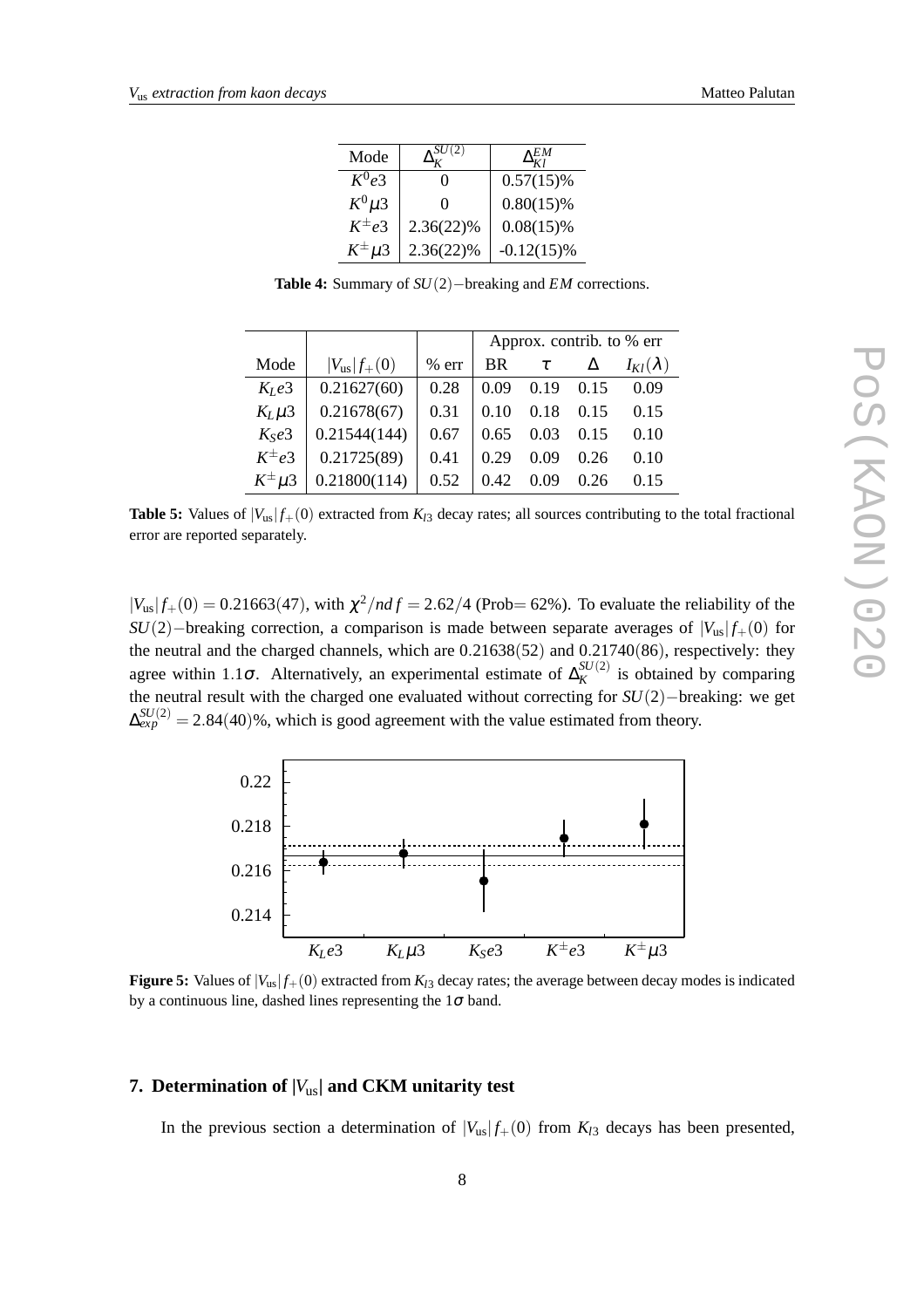with  $\sim 2 \times 10^{-3}$  fractional accuracy. Assuming for  $f_+(0)$  the standard Leutwyler-Roos evalu-ation [\[34](#page-10-0)],  $f_+(0) = 0.961(8)$ , we get  $|V_{us}| = 0.2254(19)$ . To test the CKM unitarity, we use  $V_{ud} = 0.97372(26)$  [[35\]](#page-10-0), which is an average from  $0^+ \rightarrow 0^+$  nuclear beta decays, and includes a recent evaluation of electroweak radiative corrections. Combining the two results we get

$$
V_{ud}^2 + V_{us}^2 - 1 = -0.0011(10),\tag{7.1}
$$

which is consistent with unitarity to ∼ 1σ. A value of *V*us can also be obtained from a comparison of the radiative inclusive decay rates of  $K^{\pm}\to\mu^{\pm}\nu(\gamma)$  and  $\pi^{\pm}\to\mu^{\pm}\nu(\gamma)$  combined with a lattice calculation of  $f_K / f_\pi$  via [\[36](#page-10-0)]

$$
\frac{\Gamma(K^{\pm}\to\mu^{\pm}\nu(\gamma))}{\Gamma(\pi^{\pm}\to\mu^{\pm}\nu(\gamma))} = \frac{|V_{us}|^2 f_K^2 m_K (1 - m_\mu^2/m_K^2)^2}{|V_{ud}|^2 f_\pi^2 m_\pi (1 - m_\mu^2/m_\pi^2)^2} \times 0.9930(35),\tag{7.2}
$$

with the uncertainty on the multiplicative factor coming from the electroweak radiative corrections. To solve equation 7.2 for  $V_{us}/V_{ud}$ , we use  $BR(K^{\pm} \to \mu^{\pm} \nu) = 0.6366(17)$  from KLOE [\[37](#page-10-0)], and the preliminary lattice result  $f_K/f_\pi = 1.208(2)(\frac{+7}{-14})$ , from the MILC Collaboration [\[38](#page-10-0)]. From the above results we get  $V_{us}/V_{ud} = 0.2286(^{+27}_{-15})$ . This ratio can be used in a fit together with the measurements of  $V_{us}$  and  $V_{ud}$ , as shown in figure 6. Results of this fit are  $V_{ud} = 0.97372(26)$ , and  $V_{\text{us}} = 0.2245(16)$ , with  $\chi^2/ndf = 0.73/1$  (Prob= 39%). If we add the constraint of unitarity we get  $V_{ud} = 0.97398(21)$ , and  $V_{us} = 0.2266(9)$ , with  $\chi^2/ndf = 3.6/2$  (Prob= 17%), which is again compatible with unitarity at  $1\sigma$  level.

**Figure 6:** Results of fits to  $|V_{ud}|$ ,  $|V_{us}|$ , and  $|V_{us}|/|V_{ud}|$ .

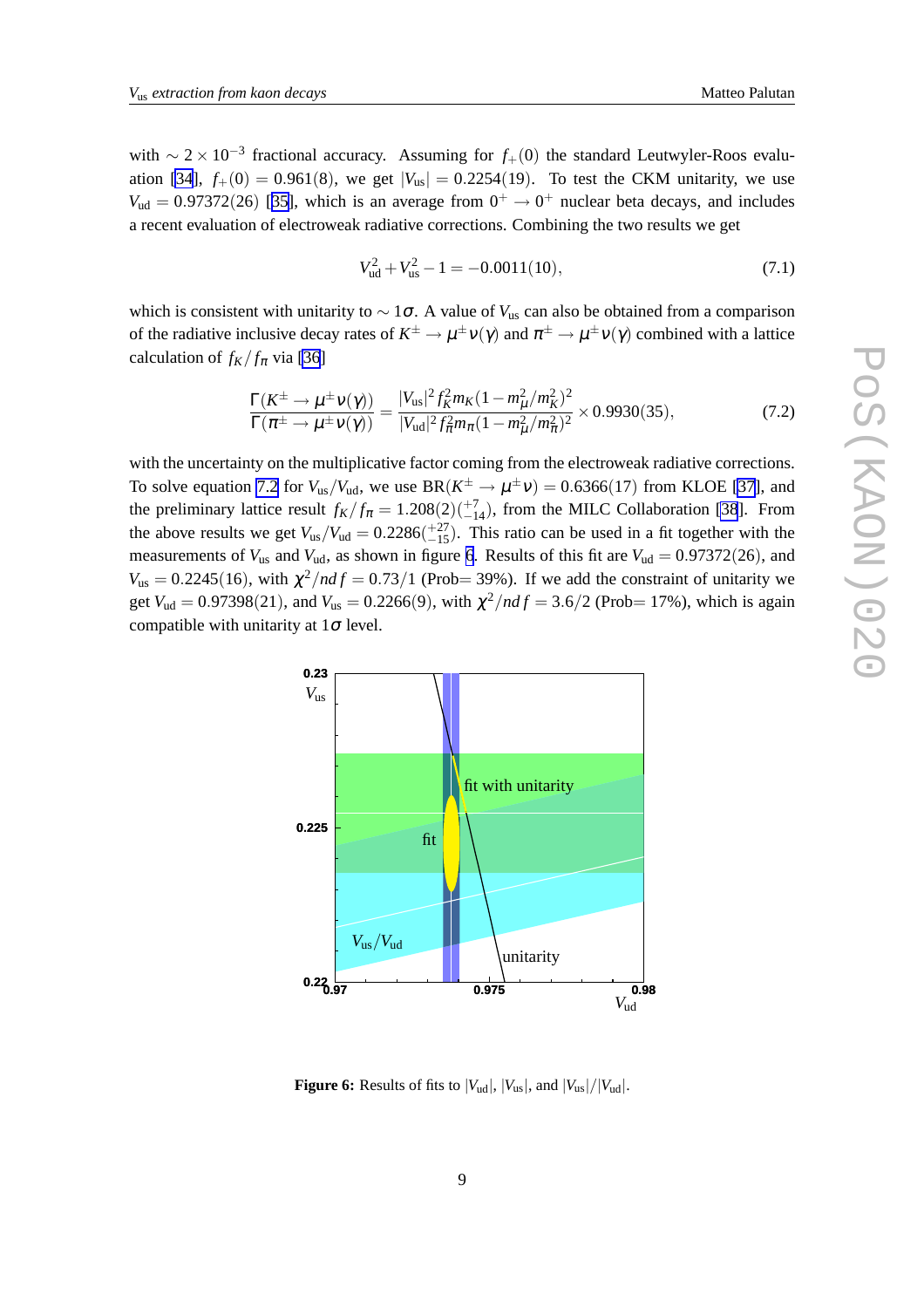#### <span id="page-9-0"></span>**References**

- [1] F. Gilman, K. Kleinknecht, and B. Renk, in *Review of Particle Physics,* Phys. Lett. B **592**, 130 (2004).
- [2] A. Sher at al., Phys. Rev. Lett. **91**, 261802 (2003).
- [3] E. Blucher and W. Marciano, in *Review of Particle Physics,* J. Phys. G **33**, 677 (2006).
- [4] M. Moulson for the FlaviaNet Working Group on Kaon decays, *V*us *from kaon decays,* , hep-ex/0703013.
- [5] S. Eidelman et al., *Review of Particle Physics,* Phys. Lett. B **592**, 1 (2004).
- [6] W.-M. Yao et al., *Review of Particle Physics,* J. Phys. G **33**, 1 (2006).
- [7] T. Alexopoulos et al., Phys. Rev. D **70**, 092006 (2004).
- [8] A. Lai et al, Phys. Lett. B **602**, 41 (2004).
- [9] L. Litov for the NA48 Collab., in *Proc.* 32*nd Int. Conf. on High-Energy Physics (ICHEP '04)* (Beijing, 2004), p. 817, hep-ex/0501048.
- [10] F. Ambrosino et al., Phys. Lett. B **632**, 43 (2006).
- [11] F. Ambrosino et al, Phys. Lett. B **626**, 15 (2005).
- [12] F. Ambrosino et al., Phys. Lett. B **638**, 140 (2006).
- [13] A. Lai et al., Phys. Lett. B **645**, 26 (2007).
- [14] F. Ambrosino et al., Phys. Lett. B **636**, 173 (2006).
- [15] F. Ambrosino et al., Eur. Phys. J. C **48**, 767 (2006).
- [16] A. Lai et al., Phys. Lett. B **537**, 28 (2002).
- [17] A. Alavi-Harati et al., Phys. Rev. D **67**, 012005 (2005).
- [18] J.R. Batley at al., Eur. Phys. J. C **50**, 329 (2007).
- [19] A. Dabrowski, these proceedings.
- [20] V.I. Romanovsky et al., arXiv:0704.2052.
- [21] B. Sciascia, these proceedings.
- [22] P. Massarotti, these proceedings.
- [23] I.H. Chiang et al., Phys. Rev. D **6**, 1254 (1972).
- [24] O.P. Yushchenko et al., Phys. Lett. B **589**, 111 (2004).
- [25] O.P. Yushchenko et al., Phys. Lett. B **581**, 31 (2004).
- [26] T. Alexopoulos et al., Phys. Rev. D **70**, 092007 (2004).
- [27] A. Lai et al., Phys. Lett. B **604**, 1 (2004).
- [28] A. Lai et al., Phys. Lett. B **647**, 341 (2007).
- [29] F. Ambrosino et al., Phys. Lett. B **636**, 166 (2006).
- [30] C. Gatti, these proceedings.
- [31] V. Cirigliano et al., Eur. Phys. J. C **23**, 121 (2002).